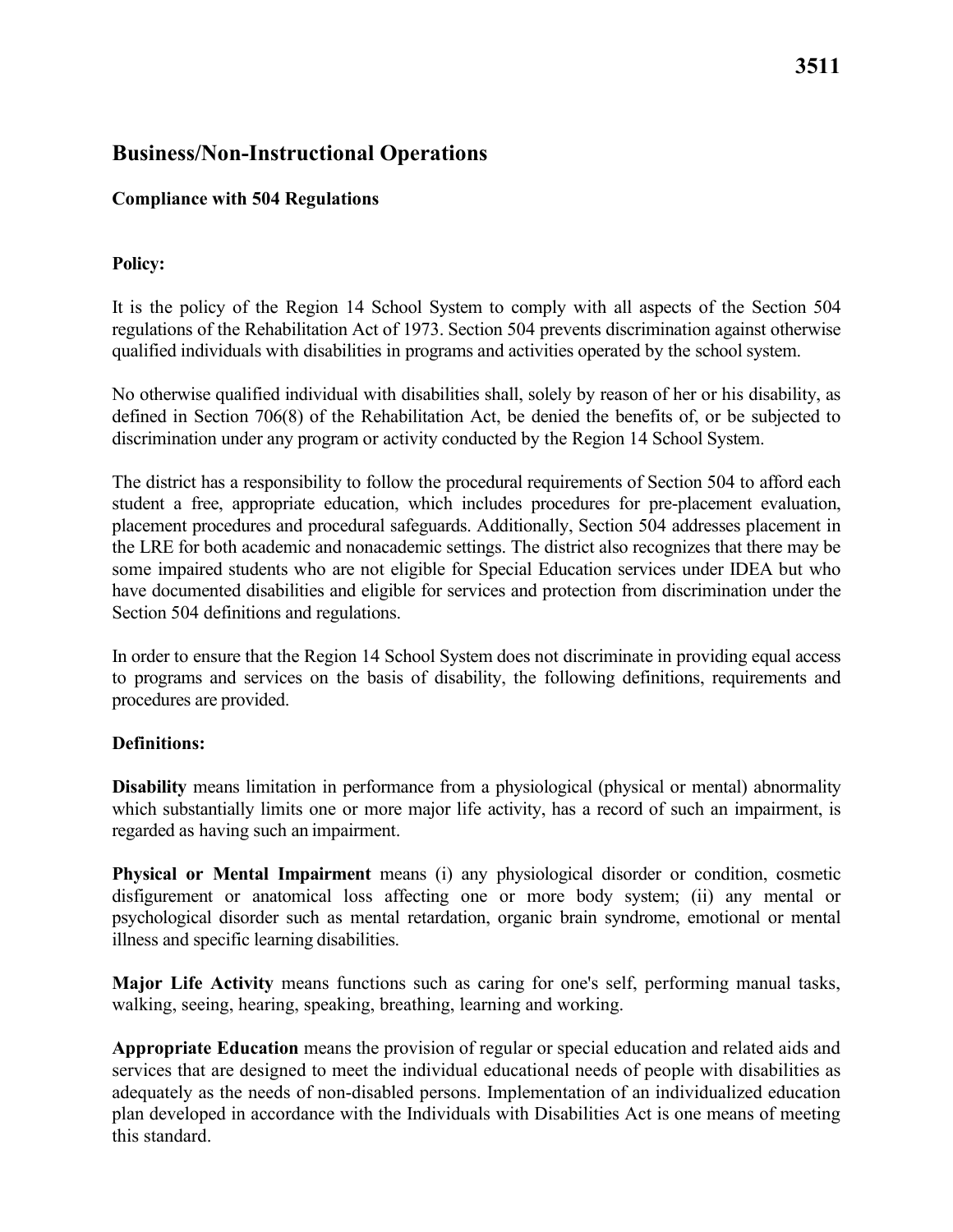### **Compliance with 504 Regulations** (continued)

 of evaluation data, and programming options. (A properly constituted 504 Team would meet this **Committee of Knowledgeable People** means persons knowledgeable about the child, the meaning definition.)

#### **Requirements:**

- disabilities residing in the district who are not receiving a public education. 1. That Region 14 Public Schools annually locate and identify qualified persons with
- disabilities and their parents or guardians. 2. Notification of the school system's legal requirements is provided to persons with
- 3. Provision of educational services in a setting with persons who are not disabled, to the system shall make reasonable accommodations to allow a disabled student placed in the the regular environment with the use of supplementary aids and services, cannot be maximum extent appropriate to the needs of the students with disabilities. The school regular education environment unless it is demonstrated that the education of the person in achieved satisfactorily.
- 4. Provide pre-placement evaluation consistent with that required under IDEA.
- knowledgeable about the child, the meaning of the evaluation data and programoptions. 5. Ensure that placement decisions are carefully considered by a group of persons
- 6. Provide periodic reevaluation of students found eligible for services.
- 7. Develop procedural safeguards consistent with that required under IDEA.
- as to afford students with disabilities an opportunity for participation in such services and impact of any modifications on other non-disabledclassmates. 8. Ensure access to non-academic and extracurricular services and activities in such a manner activities. The "Committee of Knowledgeable People", e.g. 504 Team shall consider the
- alleged violation of Section 504 regulations. 9. Ensure the availability of procedures for filing a grievance with the school district over an
- 10. Identify at least one person to coordinate compliance and identificationprocedures.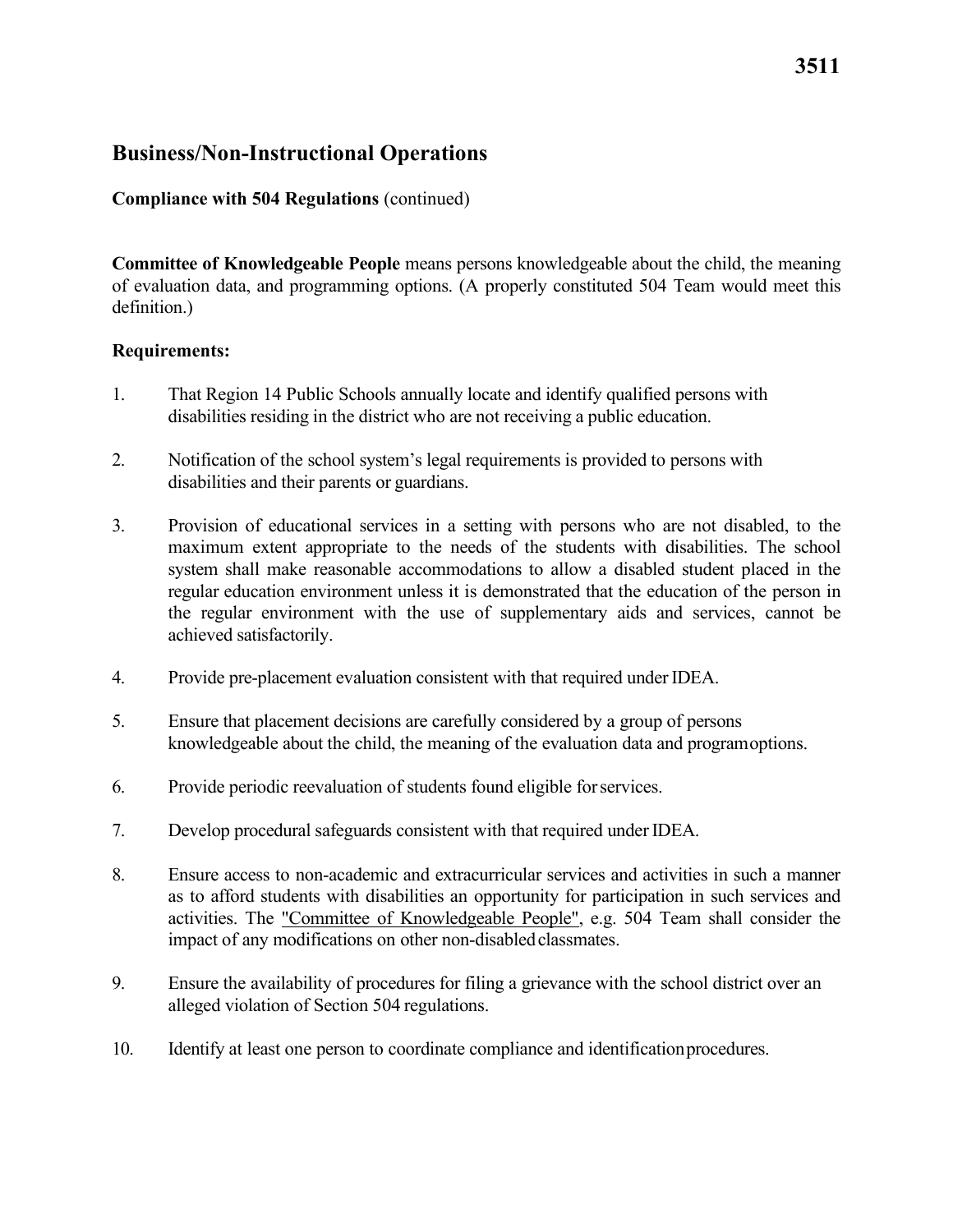#### **Compliance with 504 Regulations** (continued)

#### **Procedures:**

- 1. **Identification and Notification:** The Office of Special Services annually conducts child Notification form) find activities to identify any person between the ages of 0-21 who is, or may be in need of special services. Notification is accomplished by communication through the media, direct mailing to social service agencies and dissemination to staff. (See Appendix #1 for
- as often as possible and in the most appropriate way. All programs are developed with this requirement in mind. 2. **Least Restrictive Environment:** Each committee of knowledgeable people (504 Team) is aware of the district practice to ensure students are educated with their non-disabled peers
- under IDEA (45 days). 3. **Evaluation:** Referrals for evaluation are made by the 504 Team. All statutory requirements for evaluation are adhered to closely. The evaluation period will be the same as for referrals
- needs warrant. All students who have undergone special education evaluations are eligible for Special Education under IDEA, the 504 Team may consider eligibility under Section 504. Discussions of eligibility must be included in the record of the 504 meeting, 4. **Placement/Program Development:** Each 504 meeting will reconvene at the conclusion of the evaluation to consider evaluation results, determine eligibility and develop appropriate programming. A written service plan is developed and maintained by the primary service provider. The plan is reviewed and/or updated throughout the school year as the child's automatically considered for eligibility under Section 504, i.e. for students who are not including clearly delineated recommendations. (See Appendix #2 for Section 504 Service Plan.)
- manual Special Services. 5. **Periodic Reevaluation:** All students receiving services under Section 504 are reevaluated at least every three years following procedures promulgated under IDEA and covered in this
- to address 504 referrals. 6. The Director of Special Services will be identified as the 504 Coordinator for the Region 14 School System. This individual will convene a Committee of Knowledgeable People (PPT)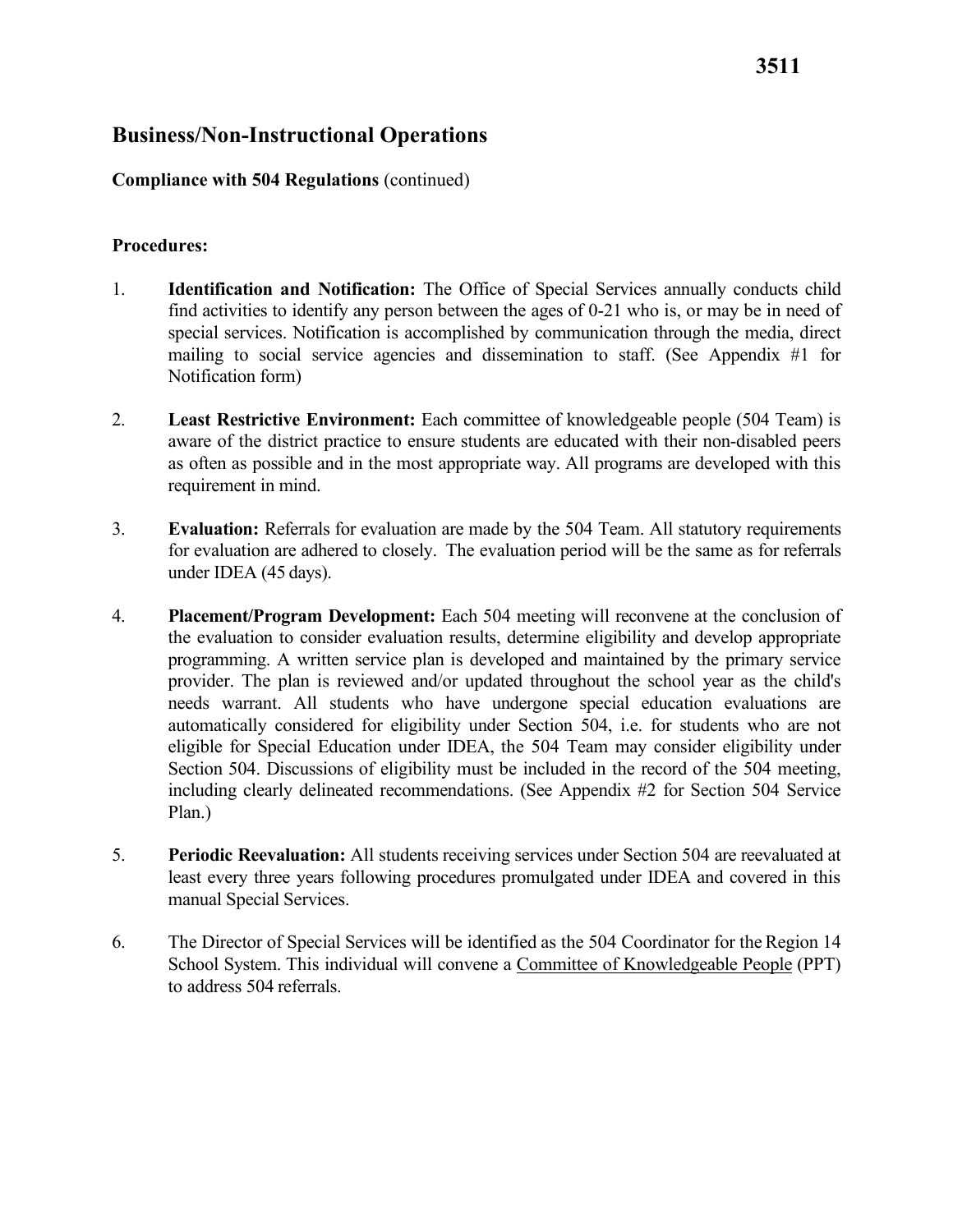# **Compliance with 504 Regulations** (continued)

- procedures noted in Appendix #3. 7. **Grievance Procedures:** Students, parents or other individuals in the school district may register complaints regarding accessibility and other 504 regulations through the grievance
- (cf. 5145 Statement of Non-Discrimination)
- Legal Reference: Connecticut General Statutes 10-15c Discrimination in public schools prohibited Title IX of the Education Amendments of 1972, 20 U.S.C. 1681 et. seq. Section 504, U.S. Rehabilitation Act, 1973, 29 U.S.C. 791
- NOTE: Forms relative to this Policy are available at:
	- 1. Superintendent's Office
	- 2. Principal's Office
	- 3. Special Services Office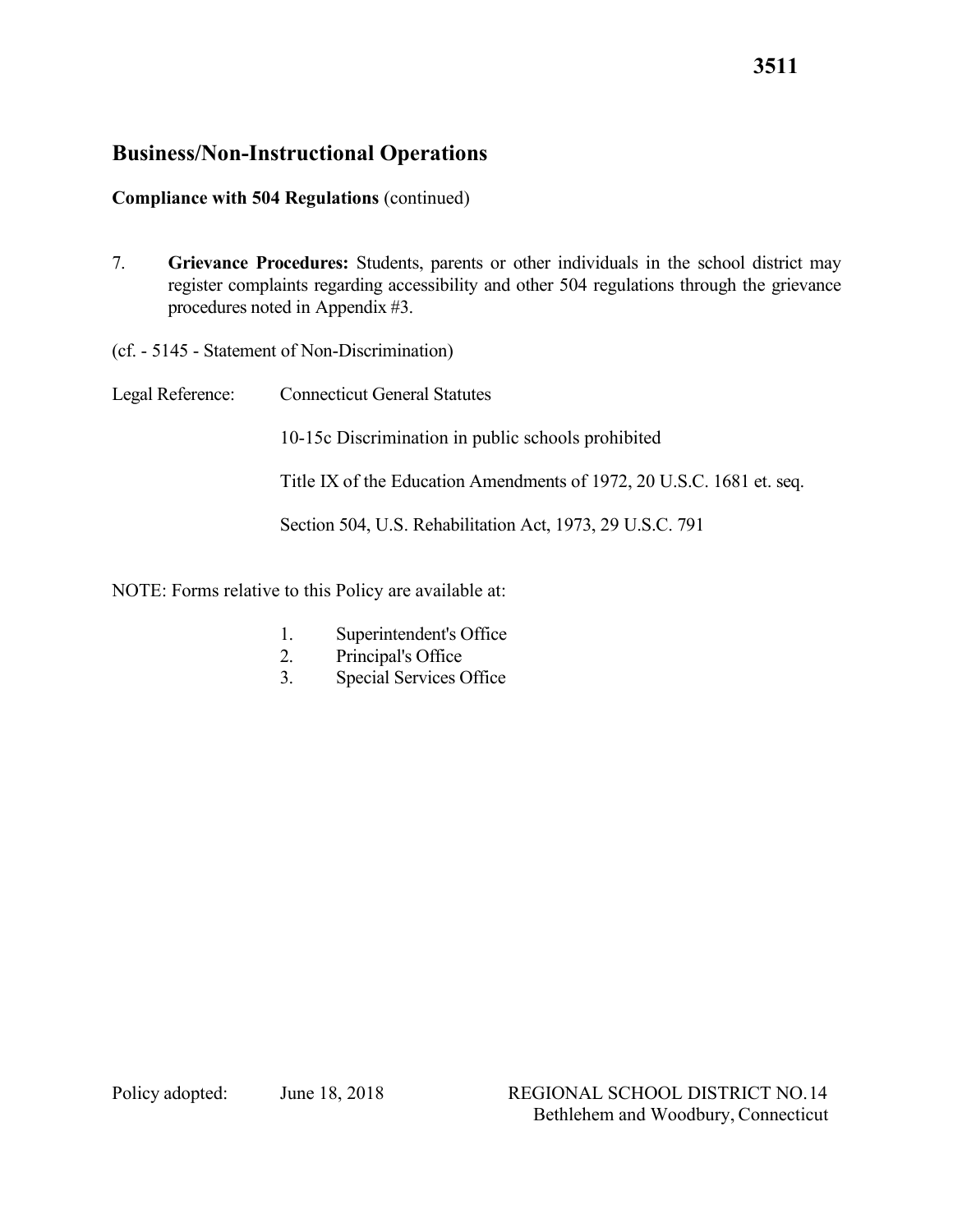# **3511 APPENDIX #1**

# **Business/Non-Instructional Operations**

## **Compliance with 504 Regulations**

### **Parents/Students Notification**

### **REGARDING SECTION 504 RIGHTS IN IDENTIFICATION, EVALUATION AND PLACEMENT**

 The following is a description of the rights granted by federal law to students with handicaps. The intent of the law is to keep you fully informed concerning decisions about your child and to inform you of your rights if you disagree with any of these decisions.

You have the right to:

- you may participate in the planning of your child's educationalprogram; 1. Have your child take part in, and receive benefits from public education programs without discrimination because of his/her handicapping condition. If you are identified as a handicapped parent, you also have the right to ask for reasonable accommodations so that
- 2. Have the school district advise you of your rights under federallaw;
- 3. Receive notice with respect to identification, evaluation, or placement of yourchild;
- your child an equal opportunity to participate in school and school relatedactivities; 4. Have your child receive a free and appropriate public education. This includes the right to be educated with non-handicapped students to the maximum extent appropriate. It also includes the right to have the school district make reasonable accommodations to allow
- non-handicapped students; 5. Have your child educated in facilities and receive services comparable to those provided
- 6. Have your child receive special education and related services if she/he is found to be Rehabilitation Act; eligible under the Individuals with Disabilities Act (IDEA) or Section 504 of the
- 7. Have evaluation, educational, and placement decisions made based upon a variety of information sources, and by persons who know the student, the evaluation data, and placement options;
- 8. Have transportation provided to and from school that allows your child to take part in educational services described by the Committee ofKnowledgeable People, e.g. PPT.